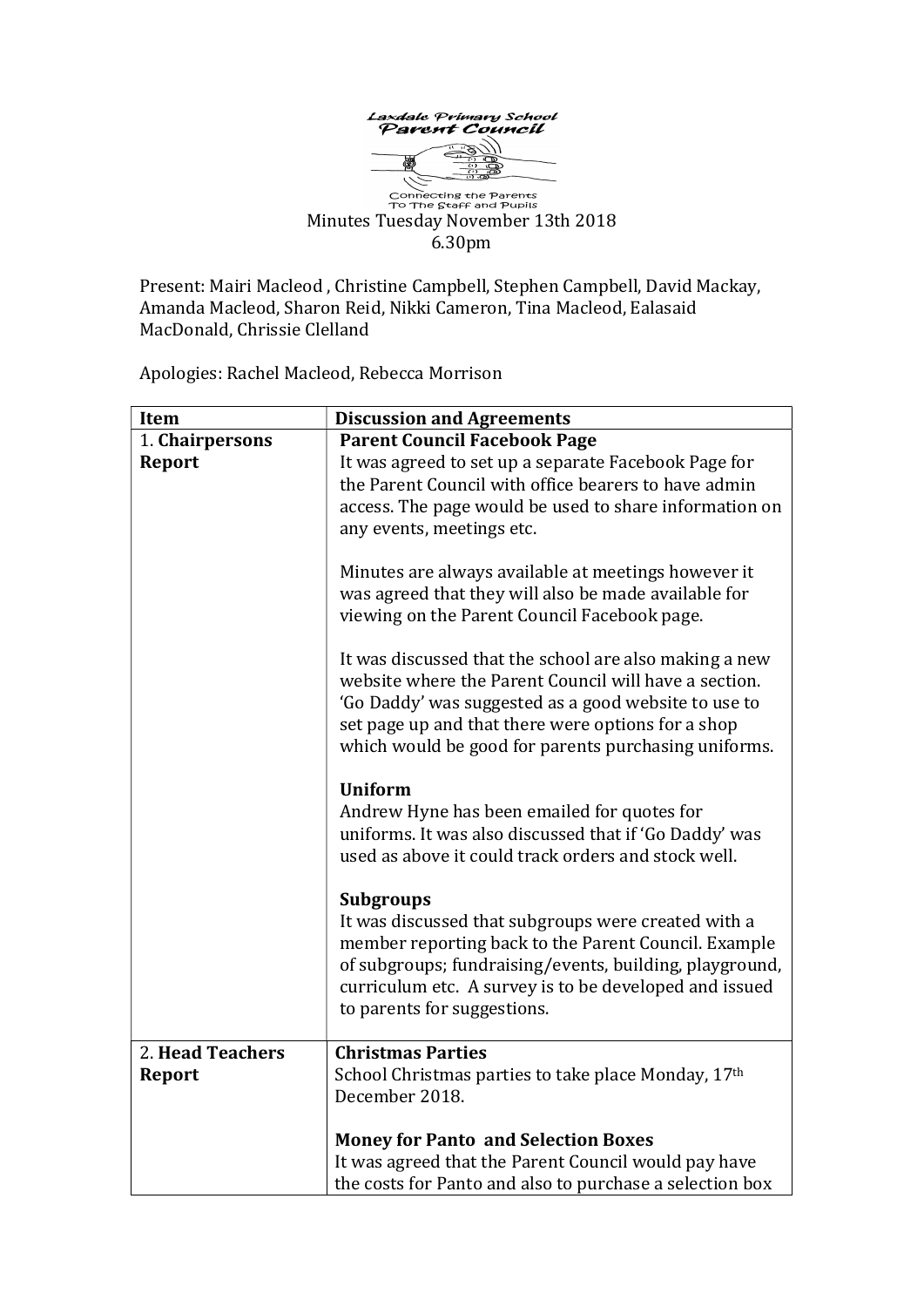|                      | for school pupils and Sgoil Araich. Costs to be emailed to     |
|----------------------|----------------------------------------------------------------|
|                      | Treasurer to arrange payment.                                  |
|                      |                                                                |
|                      | <b>Iolaire Project</b>                                         |
|                      | Pupils working on an Iolaire Project. The school visited       |
|                      |                                                                |
|                      | the War Memorial Tuesday 13th November 2018. A                 |
|                      | Production Show will take place in February/March              |
|                      | 2019. The school were kindly gifted a copy of the book         |
|                      | 'The Story of the Iolaire Tragedy' which has been a very       |
|                      | useful reference for all.                                      |
|                      |                                                                |
|                      | <b>Go for Gold Project</b>                                     |
|                      | Launch event on Tuesday 27th November 2018. Laxdale            |
|                      | School have achieved the Silver School Sport Award and         |
|                      | are now working towards achieving Gold.                        |
|                      |                                                                |
|                      | <b>Pupil Council</b>                                           |
|                      | Pupil council being appointed Wednesday 14th                   |
|                      | November 2018.                                                 |
|                      |                                                                |
|                      | La Na Gaidhlig                                                 |
|                      | Promotional Event on Wednesday 21 <sup>st</sup> November 2018. |
|                      |                                                                |
|                      |                                                                |
|                      | <b>Building Works Update</b>                                   |
|                      | New works are looking great with new classrooms,               |
|                      | communal area, gym, cafeteria and storage area which           |
|                      | would be perfect for staging. Handover due on Monday           |
|                      | 3rd December 2018.                                             |
|                      |                                                                |
|                      | When new cafeteria opens all pupils will be going out          |
|                      | for lunch at the same time instead of staggered times.         |
|                      |                                                                |
|                      | <b>Interim Pupil Report</b>                                    |
|                      | <b>Issued January 2019</b>                                     |
|                      |                                                                |
|                      | <b>Parents Evening</b>                                         |
|                      | Looking to take place in February 2019.                        |
|                      |                                                                |
| 3. Treasurers Report | <b>Change of Bank Account</b>                                  |
|                      | It was agreed to change the bank account from the Bank         |
|                      | of Scotland to the Clydesdale Bank. Numerous benefits          |
|                      | with this change. It was agreed that office bearers            |
|                      | would be signatories on the account.                           |
| <b>4. AOCB</b>       | <b>Community Conversations</b>                                 |
|                      | To take place on Tuesday, 27 <sup>th</sup> November 2018.      |
|                      | Comhairle are looking at restructuring services and who        |
|                      | could possibly deliver them to prevent the services            |
|                      | being cut. Looking for members from constituted groups         |
|                      | to attend. It was agreed that representatives from             |